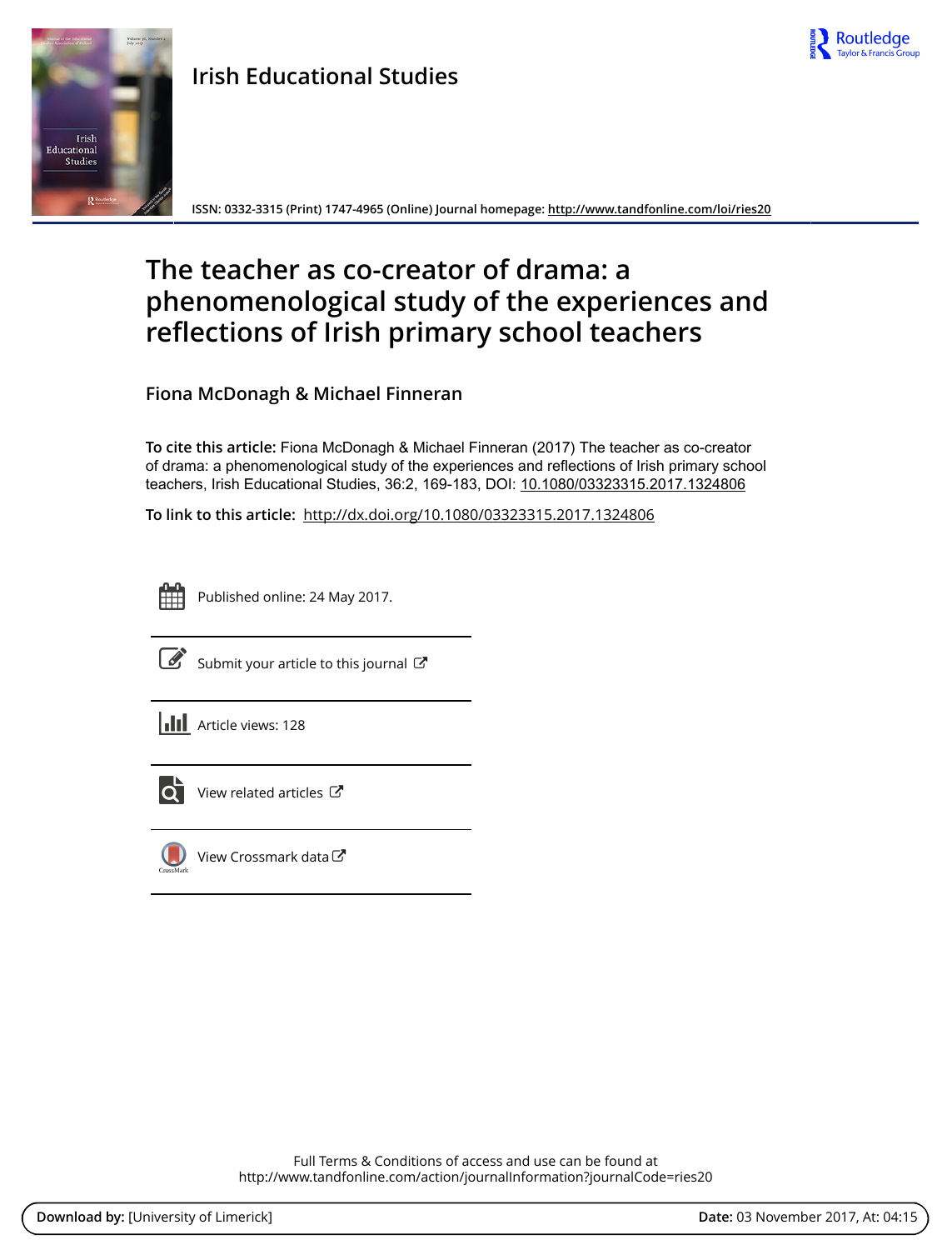## <span id="page-1-0"></span>The teacher as co-creator of drama: a phenomenological study of the experiences and reflections of Irish primary school teachers

Fiona McDonagh\* and Michael Finneran

Department of Drama and Theatre Studies, Mary Immaculate College, Limerick, Ireland

(Received 17 March 2016; accepted 29 January 2017)

Classroom drama in the Irish primary school context remains a relatively new endeavour and is largely under-researched. The knowledge base for all aspects of teacher education should be informed by rigorous reflection on teachers' experiences in the classroom. This paper reports on a phenomenological study conducted with seven Irish primary school teachers which focused on their experiences of co-creating drama with their students. Co-creating drama is held in this work to be the coming together of teacher and students in a collective creative enterprise during the drama lesson. The term proposes a partnership whereby they operate as co-participants and co-artists in the drama experience. The 'creating' aspect of co-creating can be considered the artistic enterprise of making drama in a way that is new and unique to the group. In considering the teacher as a potential co-creator of drama, the paper probes the emergent and changing ontological attitudes of the participants throughout the process: the values, attitudes and perspectives that informed their teaching. The paper illuminates the phenomenon of teachers co-creating drama in all its complexity, and seeks to reflect on the meaning of this for the teachers.

Keywords: drama education; co-creating; primary teachers; collaboration; phenomenology

## Introduction

Drama, as a curriculum concern in the Republic of Ireland is, in educational terms, a very new project. First introduced in the revised primary curriculum of 1999, it remains without curricular standing at secondary level. As Neelands notes, for many countries, drama is still in somewhat of an 'advocacy phase', struggling to 'win a stable, constant, and secure place' [\(2000](#page-14-0), 56) within the schooling system. This has changed little in the intervening years (Hoffmann-Davis [2008](#page-14-0); Weltsek, Duffy, and Carney [2014\)](#page-15-0), and it is also true of drama in Irish schools. As a subject, drama has been mostly absent in the history of formal Irish primary education up until the introduction of the 1999 curriculum. Although having this drama curriculum presents considerable opportunity, and the arts including drama have a visible presence in many schools, it seems that drama as a curricular concern has yet to prosper in Irish schools (Finneran [2016](#page-14-0)). Reading, writing and numeracy still have precedence, with drama receiving the least attention of all curricular areas (McCoy, Smyth, and Banks [2012,](#page-14-0) 9). There are a number of possible reasons for this, not

<sup>\*</sup>Corresponding author. Email: fi[onamcdonagh76@gmail.com](mailto:fionamcdonagh76@gmail.com)

<sup>© 2017</sup> Educational Studies Association of Ireland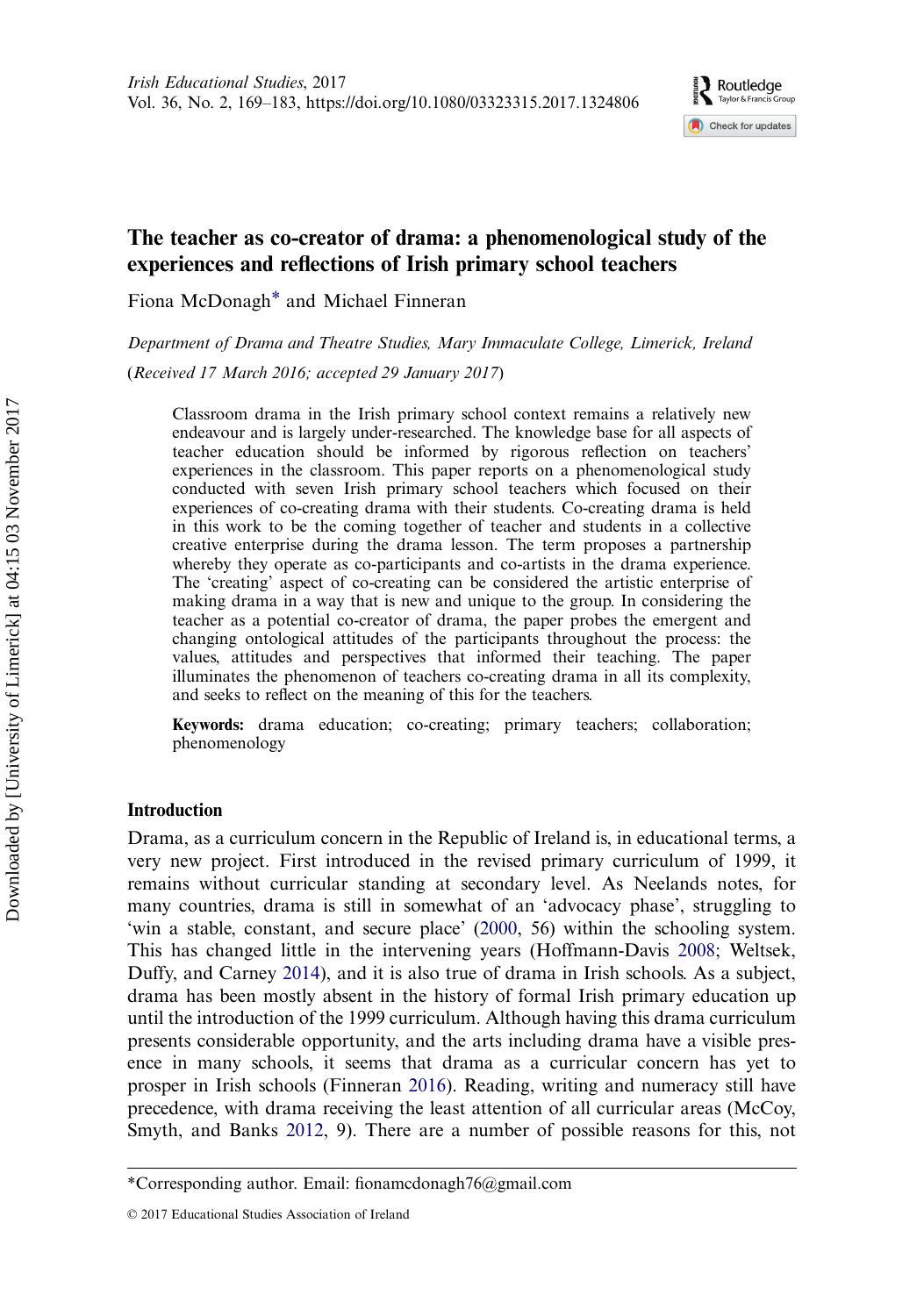<span id="page-2-0"></span>specific to Ireland. A self-described lack of skill or experience of teaching drama leading to a lack of teacher confidence has been highlighted (Bamford [2006](#page-14-0); Russell-Bowie [2013](#page-15-0)). The poor representation and elucidation of drama in the curriculum, and the uncertainty that exists in identifying drama's overall purpose in schools is another factor (O'Toole, Stinson, and Moore [2009](#page-15-0)). Both of these points relate directly to the Irish context, given the lack of tradition of drama in the curriculum, and the resultant lack of personal school drama experiences for teachers as pupils themselves, thus inducing an epistemological and experiential gap. The lack of clarity afforded by the existing 1999 curriculum does nothing to bridge this gap (Finneran [2016\)](#page-14-0). This lack of clarity is reflected in Hallissey's [\(2015](#page-14-0)) teacher-witness account of the development of drama in Irish primary classrooms from 1971 to 2014. Hallissey discusses her experience of the diverse reactions from teachers as drama became a subject in the 1999 curriculum. She describes some teachers not understanding the 'abstract' language and terminology used and how some were disappointed about the absence of a list of 'drama skills', while others worried about classroom management and the difficulty of trying to navigate the different features of the new curriculum. From Hallissey's account it seems the curriculum was perceived as both mystifying for teachers in a practical sense and ambitious even for a drama enthusiast. There has been some positive movement in terms of recent policy, where a number of reports and directives have been launched to promote the arts in schools (Points of Alignment (Arts Council of Ireland [2008\)](#page-14-0), and The Arts in Education Charter (Dept. of Education and Skills [2013](#page-14-0)), however these are very new initiatives, and what is clear is that drama remains a site of struggle in the Irish school system with the result that the place and future of drama in Irish schools remains quite uncertain. This highlights the need for more in-depth research of drama education in Ireland, and firmly locates the context of this study, as an opportunity to gain an in-depth understanding of the experience of teaching drama as it is perceived and thought of by those who are personally involved in it.

This study was originally undertaken to examine the phenomenon of teachers co-creating drama in an Irish context. This was achieved through a series of interventions, interviews and finally the examination of the participating teacher's narratives. The study began as two separate routes of enquiry. Teaching practices were interrogated and examined with a view to understanding ways in which students could be involved in moments of shared creativity and the authentic devising of drama work 'with' the teacher rather than them being passengers in the drama experience. In essence we looked to directly involve the students in both the artistic and creative development of the work. O'Neill and Lambert ([2006\)](#page-15-0) discuss the possibility of teacher and students being involved in a collective agreement to create drama as both parties working as co-artists in open possibility (55). This notion provided the initial impetus for the focus of this research, which was to question what teacher and students working as co-artists really meant, and what was needed to enable such work. The research was also concerned with the generalist classroom teacher's 'lived experience' of drama rather than examining the co-creating of drama solely from a peripatetic and 'specialist' visiting teacher perspective. In order to achieve this, a significant interrogation of the ontological idea of co-creating was necessary. Therefore, we sought to better understand the phenomenon of teachers and students becoming co-artists, and to understand the teachers' experiences of this and to reflect on the meaning of this for the teachers.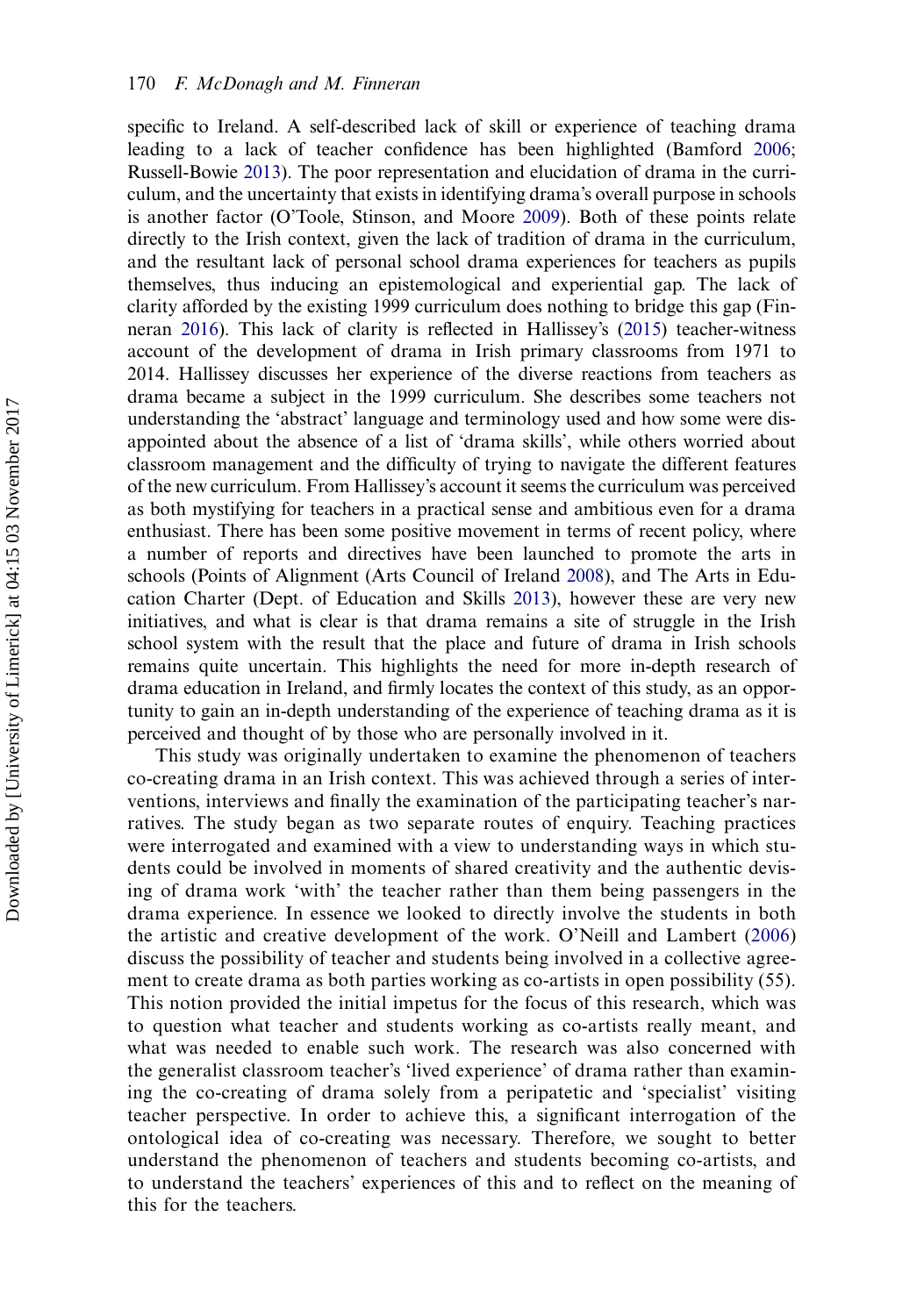### <span id="page-3-0"></span>Co-creation of drama

Co-creation in drama can best be understood not as a specific set of pedagogical practices but as an ontological attitude. Ontology is the consideration of being; what is, what exists, and what it means for somebody or something to be (van Manen [1990](#page-15-0)). Therefore, attitudes are fundamentally ontological in nature, in that they are an individual's personal consideration of the world and how they exist within it. In this study, co-creation in drama can best be understood as a set of beliefs and behaviours that teachers enact in their practice. In looking at the concept of co-creating drama and how it may appear in the classroom, it can be characterised by visible features such as teacher and students sharing power and collaborating, with both participating in artistic action leading to the act of creating something new. The 'co' in co-creating is seen in the way in which the students are ostensibly empowered when the teacher moves beyond the role of mentor and facilitator to become a collaborator and a cocreator of the work. The teacher must be prepared to step outside their traditional teaching role and embrace this creative partnership. This attitude can affect the teachers' pedagogical approach, their relationship and interaction with their students, the physical and creative environment they create for students, and their level of social and creative participative behaviour. For the teacher this requires a readiness to play, experiment, take risks, and ultimately a willingness to become a co-participant and co-learner in the classroom (Craft [1997](#page-14-0)).

The 'creating' aspect of co-creating can be considered the artistic action, whereby both teachers and students enliven qualities of creativity. They are directly involved in drama and theatre activity, creating new work, while also developing an appreciation of the aesthetic component of their work. Fundamental to this is the teacher sharing the creative impulse with the students (Taylor and Warner [2006\)](#page-15-0), whereby they become involved in the act of imagining, and are engaged in creative acts with their students in order to create something new and of value to the group. When we consider these features together, we can recognise that the teacher operating as a co-creator of drama seeks to bring about a culture in their classroom which encourages the students to think for themselves (Heathcote [1984](#page-14-0)), and where the students' experiences, their questions and their voices matter (Booth [2005\)](#page-14-0). What we hold unique about the drama environment is that the students' work is grounded in imaginative activity and built on social interaction. Therefore, just as Wagner ([1998\)](#page-15-0) suggests, when students are negotiating and creating drama work, the teacher needs to provide opportunities for them to have an opinion and a voice, in order for them to realise their abilities as active members who can change and develop the fictional world around them. The culture that is created ostensibly honours what has been held to be the egalitarian, democratising and creative nature of drama. Neelands ([2009\)](#page-15-0) idea of a 'pro-social ensemble' sits alongside this idea. He describes it as a 'way of modelling how through collective artistry, negotiation, contracting of behaviour and skilful leading, the ensemble in the classroom might become a model of how to live in the world, a model of 'being with', (174). This quality of the social and democratic 'being with' that he describes can be considered the 'collective' being involved in an experiencing of each other. Fundamentally, he argues it is about modelling a democratic way of living. From this, it can be argued that co-creation depends greatly on the active involvement of teacher, their valuing of a creative learning environment, and their ability to enliven both egalitarian and creative behaviours in their teaching. Consequently, a number of factors facilitate and dictate the success of the co-creating experience; some are relationship based, where issues of power, autonomy and interaction are a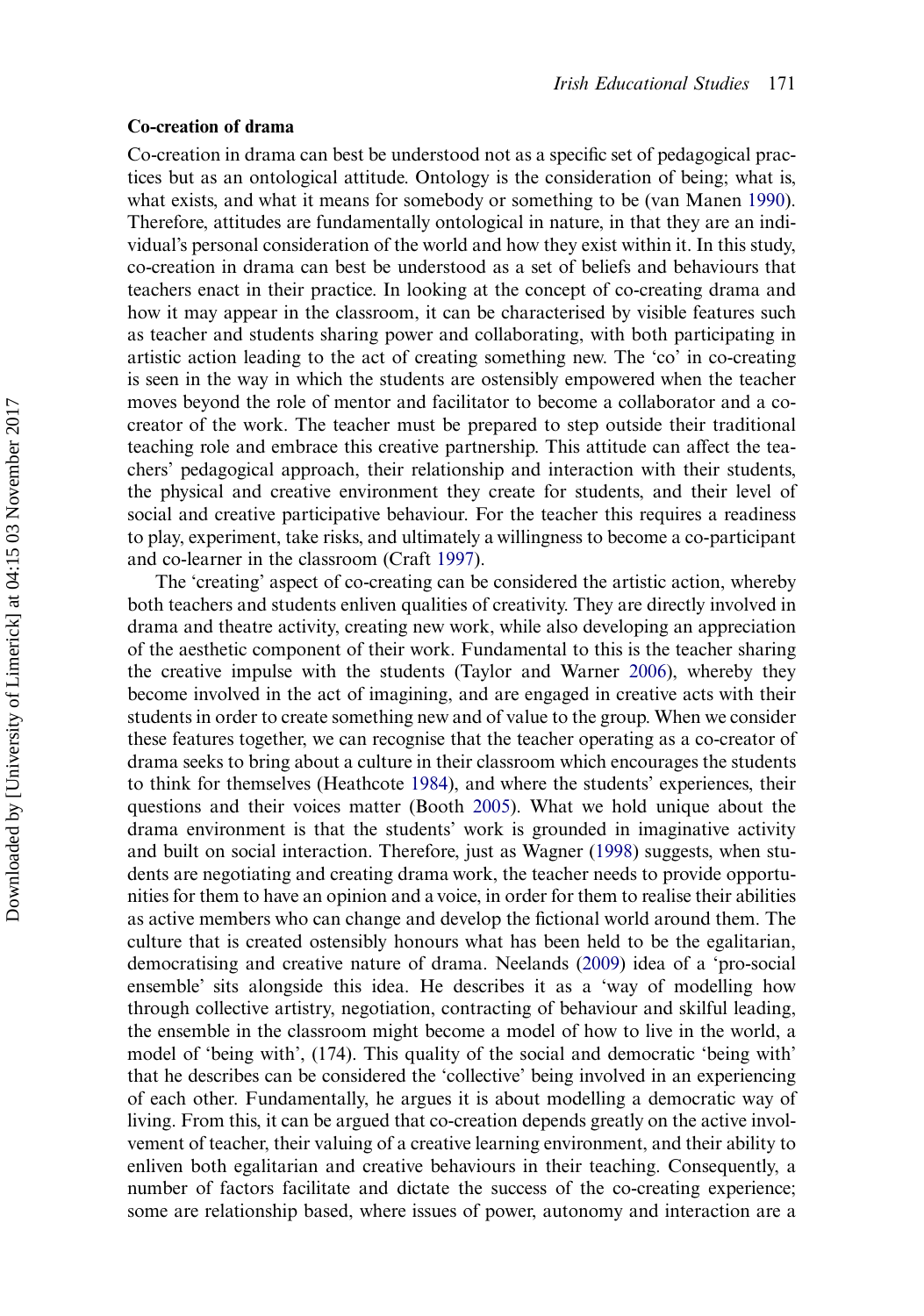<span id="page-4-0"></span>factor. Others are praxis related, whereby they determine how the participants engage with each other and the art form.

## The methodological approach

The study consisted of five individual phases of field-work, beginning with a week-long Continuing Professional Development (CPD) summer course totalling 25 contact hours, from which 7 participants were enlisted for the full study. The course focussed on co-creation of drama and explored several models such as O'Neill's ([1995\)](#page-15-0) process drama approach which is the central concept that the Irish drama primary curriculum is based on and which embraces several co-creating principles. Following this, an initial interview was conducted. Given that each teacher has an individual relationship with drama, we wanted to gain some insight into their experience of drama before the study began, to give context to their experience of co-creating. The participants then agreed to activate what they understood to be co-creation in their classroom drama work on their return to their primary school classrooms in the west of Ireland. The participants ranged in teaching experience from 5 to 38 years, taught in both urban and rurally based schools and had classes ranging from junior infant class to fourth class. Three school visits took place between September and December 2012. Each visit involved between one and two hours of classroom work, with a further approximately one hour spent after school on interview, discussion and planning work. On the first visit, the Principal Investigator (PI) modelled co-creating drama with the teacher's class. On the second, the PI and class teacher collaborated in teaching a class to support their interpretation and adoption of co-creation. On the final visit the teachers were in charge of co-creating drama. Data were generated from phenomenological interviews with teachers, who were given pseudonyms from the start of the data collection process. Through these interviews, the teachers' experiences and reflections were explored in order to discern the essence of the phenomenon. The coding and analysis of the interviews led to a multi-faceted understanding of co-creating drama ([Table 1](#page-5-0)).

Phenomenology is the study of 'lived experience', through stories, interviews and other accounts, to discover the meanings of those experiences (van Manen [1990](#page-15-0)). As this research is an examination of co-creating as seen and discussed from the teachers' viewpoint, a phenomenological perspective ensured that the focus remained on the teachers' 'lived' experience and an understanding of their drama practice as told through their own stories. Clandinin and Connelly [\(1994](#page-14-0)) explain that stories about teaching need to give voice to the teachers because the telling and re-telling of their stories can lead to realisations, and ultimately to transformations in the practice of teachers. The teachers in this study provided descriptions which contain a complex collection of elements including narratives on what they do in the co-creating experiences, meanings they give to their actions; and aims, ideals and beliefs about co-creating drama. We present the experiences of the teachers with the aim of finding resonance with the reader, to allow for a deeper look into the lives of these teachers using a co-creating attitude in their drama practice. Furthermore, by using a hermeneutic phenomenological structure otherwise known as 'interpretive' phenomenology, there is an opportunity to understand the 'meaning' of the phenomena through studying the teacher's thoughts and actions in their drama practice.

The analysis for this study was conducted through a hermeneutic phenomenological lens, whereby we were, 'working toward meaning through a structured process that is pre-determined yet influenced by data' (Laverty [2003,](#page-14-0) 20). The four series of interviews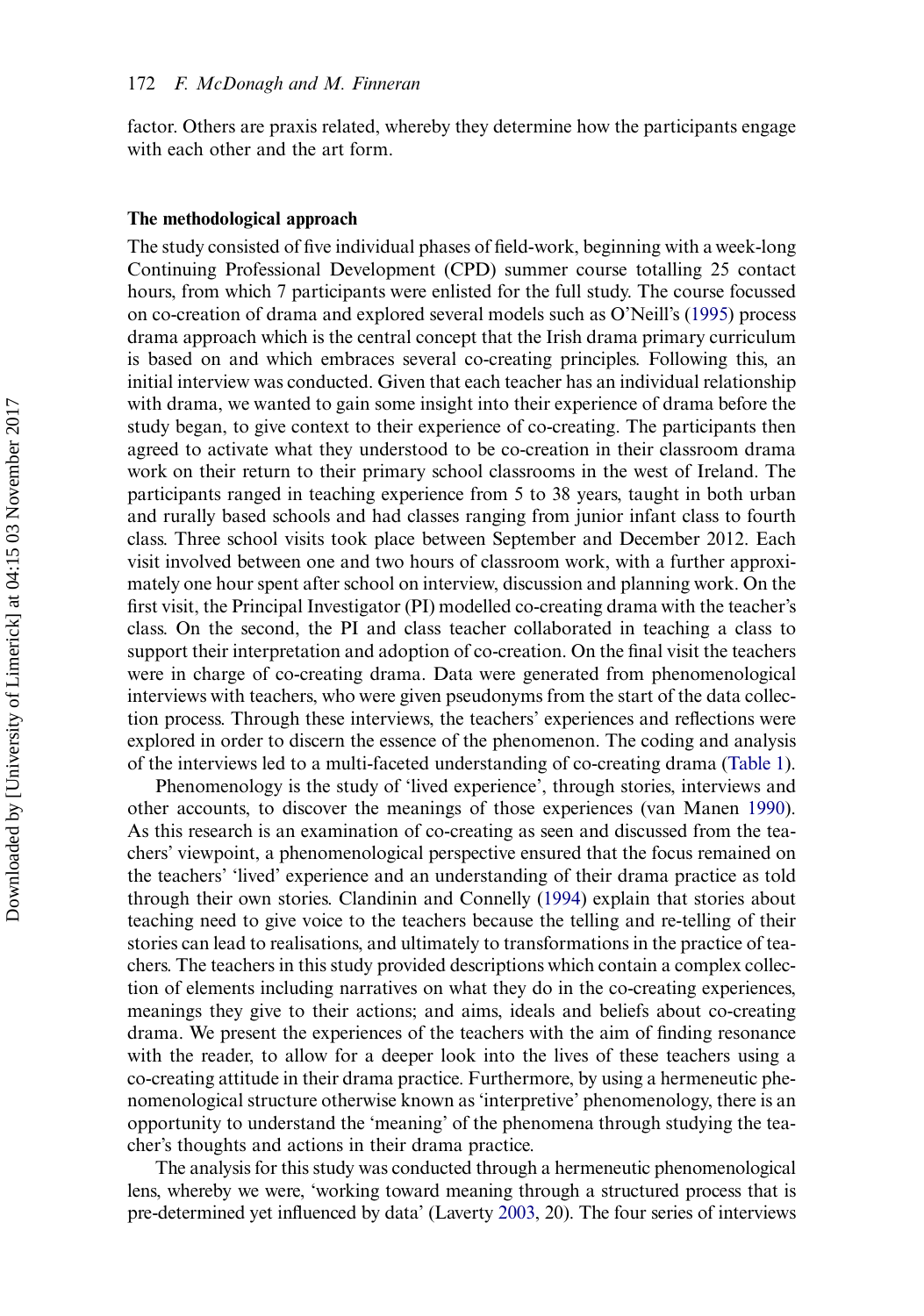| Phase      | Field-work element                                                                                                                                                                                                                               |
|------------|--------------------------------------------------------------------------------------------------------------------------------------------------------------------------------------------------------------------------------------------------|
| Phase one  | Week-long CPD summer course (25 hours) led by the Principal Investigator (PI)<br>focussing on co-creation of drama.                                                                                                                              |
|            | Sixteen primary school teachers self-selected to join the course, from which 7<br>participants were enlisted for the study. The participants ranged in teaching<br>experience from 5 to 38 years, taught in both urban and rurally based schools |
|            | and had classes ranging from junior infant class to fourth class.                                                                                                                                                                                |
| Phase two  | Initial interview – PI collected stories from the teachers through interview in order<br>to provide insight into the teachers' experience of drama before the study began.<br>(Approx. 1 hour)                                                   |
| Phase      | School visit (Intervention 1)                                                                                                                                                                                                                    |
| three      | PI modelled co-creating drama with the teacher's class for 1–2 hours.                                                                                                                                                                            |
|            | PI collected stories of the teachers' experiences through interview (Approx. 1 hour)                                                                                                                                                             |
| Phase four | School visit (Intervention 2)                                                                                                                                                                                                                    |
|            | PI and class teacher collaborated in teaching a class to support their interpretation<br>and adoption of co-creation for $1-2$ hours.                                                                                                            |
|            | PI collected stories of the teachers' experiences through interview (Approx. 1 hour)                                                                                                                                                             |
| Phase five | School visit (Intervention 3)                                                                                                                                                                                                                    |
|            | Teachers taught a class which modelled their understanding of co-creating drama<br>for $1-2$ hours.                                                                                                                                              |
|            | PI collected stories of the teachers' experiences through interviews (Approx. 1)<br>hour)                                                                                                                                                        |

<span id="page-5-0"></span>Table 1. Field-work phases of the study.

were grouped in accordance with Seidman's [\(2006\)](#page-15-0) three series phenomenological interview method structure. They were then examined group by group in order to build and layer firstly broad themes, and later more narrowly focussed themes in order to develop our understanding of the co-creating experience. The teachers' interviews provided the basis for a reflective structural analysis, and both a holistic approach and a highlighting approach were employed to analyse the transcriptions. The teachers' descriptions of their lived experience provided a textual journey from which we attempted to discover the underlying themes that defined the experience as a whole.

#### Making sense of experiences: an overview of the themes

The process of analysing the narratives resulted in the distillation of three essential themes about co-creating. The themes represent the commonalities in the teachers' experiences, and highlight the features of the experience that were communicated with the greatest significance and frequency. The first theme 'navigating to unknown destinations' illuminates how the teachers believe it is crucial to be sensitive to the creative and operational dimensions of co-creating. The second theme concerns issues of power and possibility in co-creation, and specifically the importance of teacher commitment to the process. The final theme discusses the educational outcomes of co-creating drama, in terms of the students, their learning and the teachers' practice. The teachers' narratives disclose five major outcomes. Their comments reveal the creative nature of the students' learning; the outcomes of the work being unique to the group; the students growing in unanticipated ways; becoming adept and practised in co-creating drama and how the co-creating experience has cultivated confidence in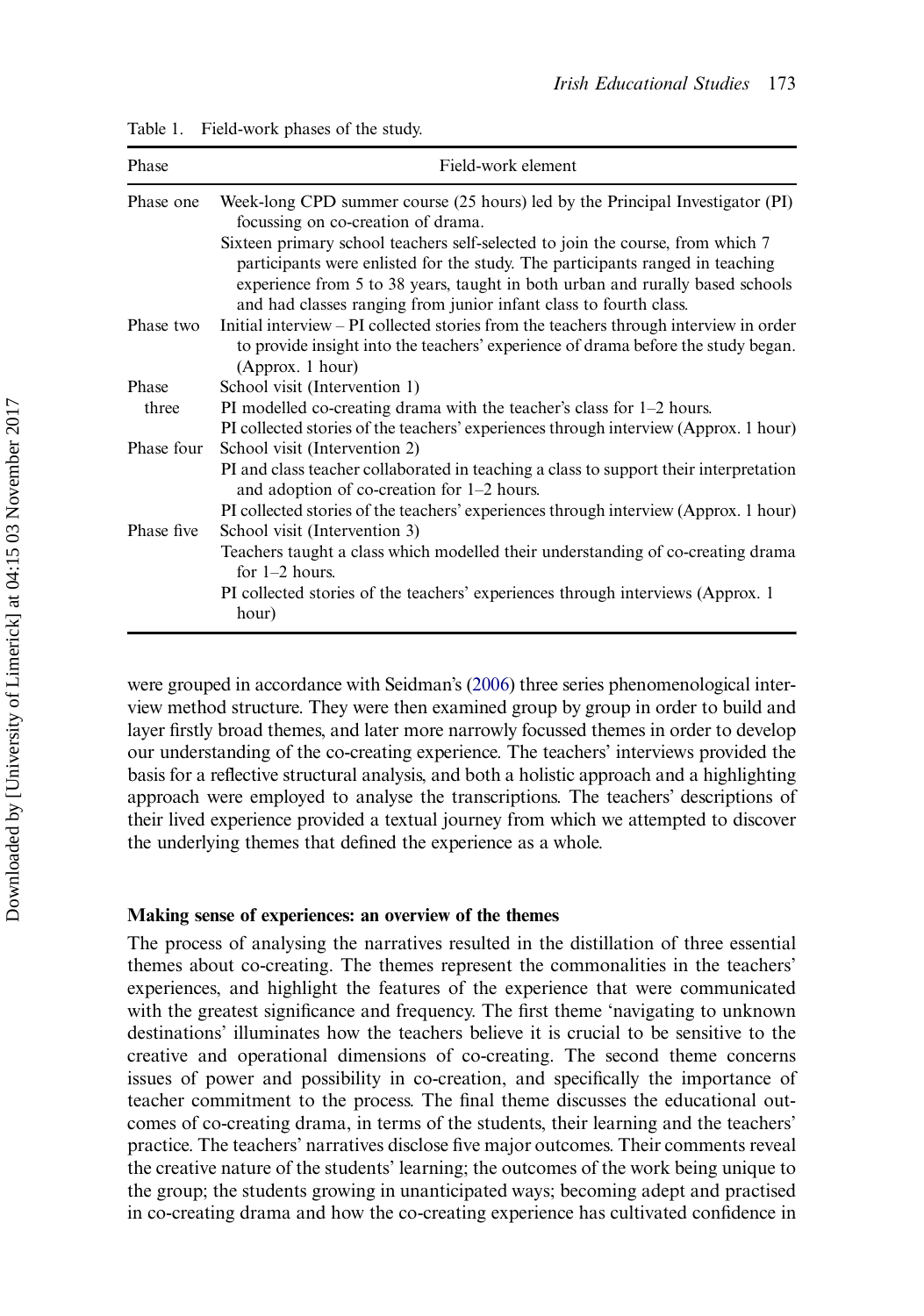<span id="page-6-0"></span>their own drama practice for the teachers involved. In essence, when the teachers contemplate what co-creating offers them and their students, the underlying theme that emerged was the creative nature of the learning that occurs, the uniqueness of the experience and the beneficial effect on both the students and teachers.

## Navigating to unknown destinations: artistry, confidence, relationships and structures in co-creating drama

The improvisational nature of co-creating means that it can be 'a bit of an unknown journey' (Anne-I3).<sup>1</sup> For this reason, the teachers provide important perspectives on what they consider is needed to guide a co-creating experience. They firstly discuss how working with a co-creating attitude means they have to notice more, be alert to opportunities, be receptive and reactive to events that emerge unexpectedly and be encouraging and responsive to their students. It can be argued that these actions can be considered activities in which an 'artist' teacher engages. According to Miller, Saxton, and Morgan ([2001](#page-14-0)) an artist teacher is reflexive and responsive and is dedicated to 'imagining possibilities and breathing life into the experience' (103). Eisner ([1985\)](#page-14-0) considers 'noticing', in teaching terms, as having sensitivity and awareness, and believes these elements are part of the artistry of teaching (177). Anne echoes Eisner, describing how cocreating means 'being in tune' with the students and understanding ' … the potential of a response or situation' (Anne-I4). O'Neill explains the complexity of working this way, and how the noticing and developing that the teachers allude to involves:

… a subtle attention to detail, nuance and implication; the ability to exploit the unpredictable in the course of the work; the confidence to shift both educational and artistic goals where appropriate; and the security to deal with disappointment and possible failure. (O'Neill [2006,](#page-15-0) 121)

This highlights the responsibility of the teacher, who needs to have a 'heightened awareness … of noticing things' (Anne-I4) and in this way is open to possibilities, and therefore amenable to change. It also highlights the need for the teacher to acquire the requisite skills for thinking creatively and for building on opportunities to 'exploit the unpredictable' (O'Neill [2006](#page-15-0)). Some teachers note being open and receptive to the students' contributions is an important feature of co-creation and also suggest that possessing the ability to respond to these opportunities, that is, taking action in a dramatic and artistic sense is also essential. They also believe that having the requisite drama skills and techniques is a necessity. Some of the teachers highlight matching the appropriate conventions and strategies to the process as a key challenge.

Once you have recognised an opportunity, how do you bring the 'doing' into it? Like in a drama way … that's hard. (Faye-I3)

Confidence can also be an issue:

I did become unstuck a few times. Not knowing … where to go with it or what to use drama wise. I think it's just a kind of lack of confidence. (Barbara-I3)

This resonates with Aitken et al.'s study who found that in order to affect a sharing of power in co-creating drama, the teacher needs a 'degree of skill and ease with the conventions and strategies of drama' [\(2007](#page-13-0), 11).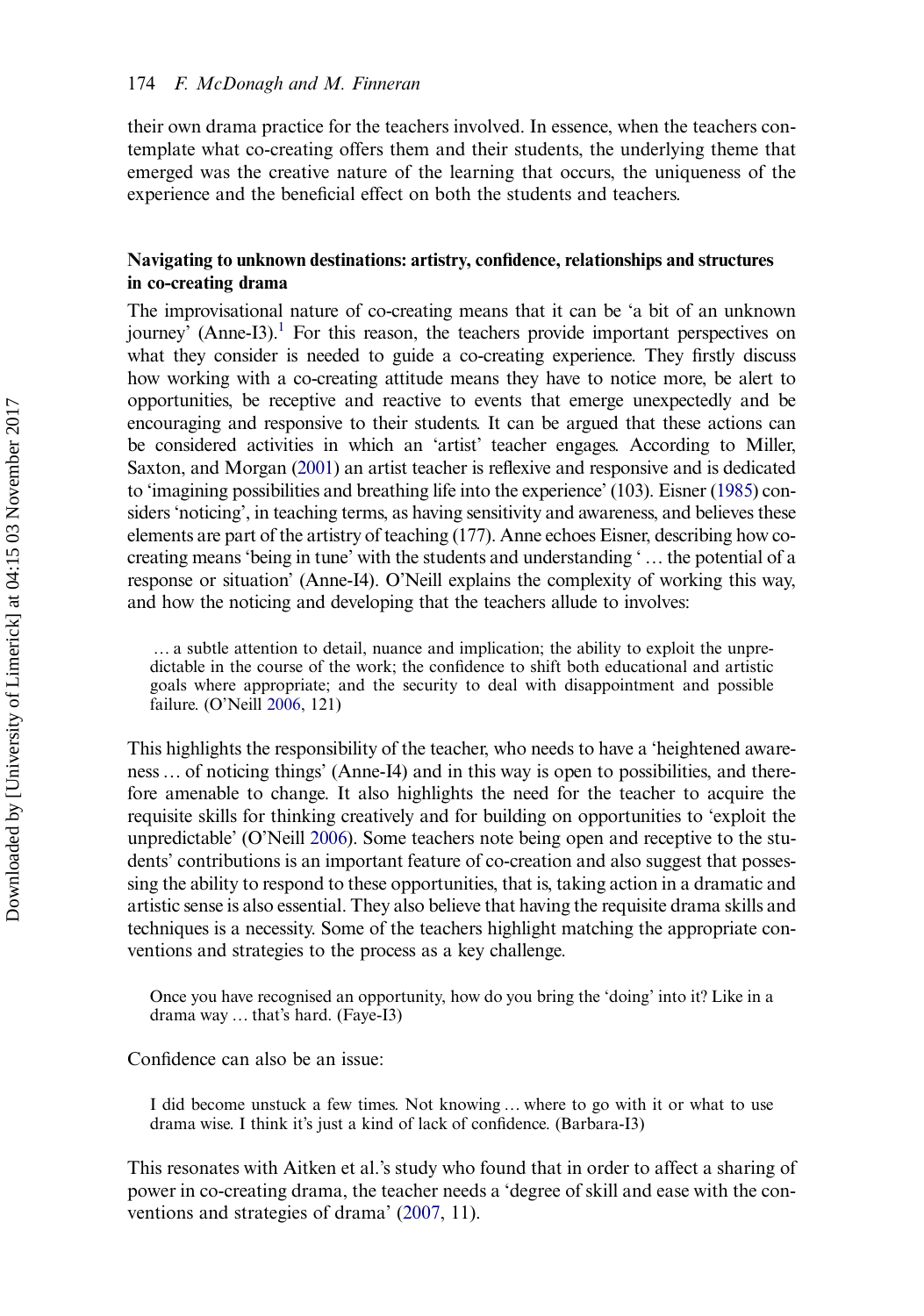<span id="page-7-0"></span>The use of skilful questioning, challenging the students' answers, and the importance of arousing curiosity is also a significant area of refection for the teachers. Anne observes that there is a 'natural bond between teachers and questions'. She describes it as 'quizzing' the work and believes questioning is 'something we (teachers) do every day' (Anne-I3). Gallagher ([2000\)](#page-14-0) believes the teacher's role in drama is to create 'places of possibility', whereby they nurture questions and ask the learners to bring their own knowledge and thinking into their learning (114). George describes questions as 'arrows' that appear in the drama work:

Arrows appear … in what I see … but they also become arrows for the children. Sometimes I ask 'what would ye like to do?' and see how it works … the questions move it along. I suppose the challenge is that you're able to cope with … whatever direction it goes … a child might come up with an idea and you need to think on your feet … and I suppose questions are a great way to do that too. (George-I4)

Within the idea of navigating the drama experience, the teachers suggest that the willingness by both teacher and students to take a chance is an important part of the cocreating practice. Taylor [\(1995](#page-15-0)) believes artistry is powered by risk taking, as does Nicholson ([2002\)](#page-15-0) who connects risk taking with trust, while other studies show that environments which encourage risk taking have been found most conducive to creativity (Craft [2002](#page-14-0); Jeffery and Craft [2003](#page-14-0)). George articulates risk-taking as taking a chance:

A lot of it I think this is trial and error … we have to be comfortable and very confident in taking a chance on something, and if it works … fantastic, if it doesn't then we move on … You … have to prepare yourself then for sessions that wouldn't be that successful. (George-I4)

Sahlberg ([2009\)](#page-15-0) in addressing the notion of 'trial and error', states that creativity is often blocked by the fear of being wrong. He argues that rewarding effort and ideas, not just correct answers, is essential for promoting creativity, and that being open to being wrong is an important part of being creative. Teachers' insights show that building an atmosphere free from right and wrong, in order to encourage risk taking is important, because, 'when you are being creative you are taking a chance' (George-I4).

In the analysis of their interviews, it emerged that the teachers comment to a significant degree upon the importance of building a flexible structure in their drama work to enable co-creation. They recognise that within co-creating they do not have ultimate control over the direction, content or outcome of the work; therefore, it is felt that a balance between student freedom and structure is important. As Anne suggests, '(y)ou need something to hang your hat on … it's just having little crutches along the way' (Anne-I4). The teachers define structure in different ways. Some define it in terms of their use of drama techniques or conventions; for others it is a guiding material such as a storybook which can provide structure. Other teachers discuss structure as Neelands [\(1992](#page-14-0)) does, where there is a balance between discipline and constraint, and a more fluid expressive engagement with drama. The structure the teachers discuss is not a particularly ordered or rigid arrangement. Rather, it is a more carefully framed and mediated development of the work. McLauchlan [\(2001](#page-14-0)) observes that striking a balance between creative interaction and structure can be challenging, but it is also essential if the students are to 'create' work. Although the teachers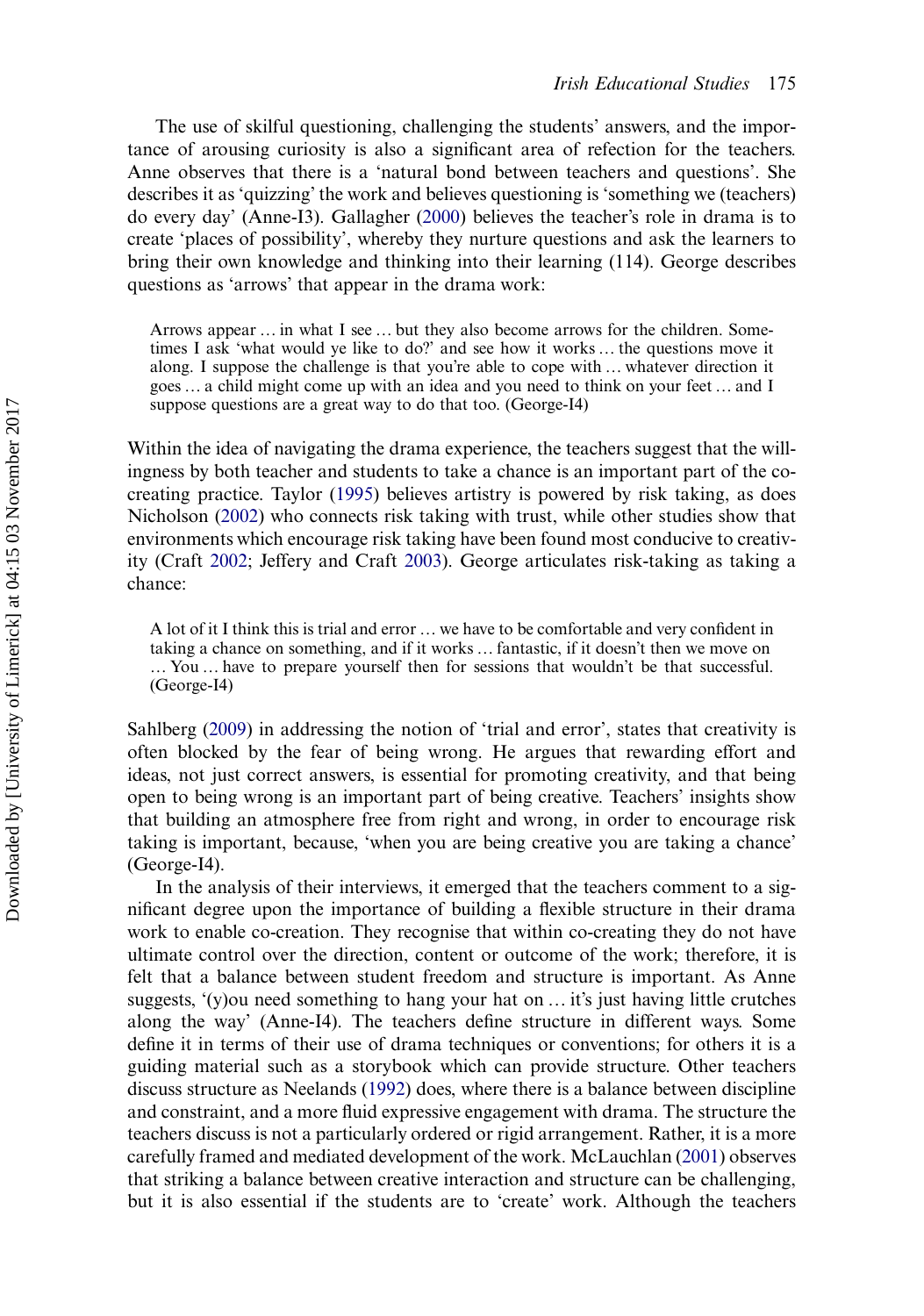<span id="page-8-0"></span>acknowledge the need for structure, they also emphasise the significance of being 'free' (Cathy-I3) from predicted courses of action, and being 'open' (Ellen-I3) to an undetermined outcome. When the teachers speak of structure, it is in terms of support for them in navigating the improvisational and unpredictable nature of co-creating. In essence they are creating a space where freedom and power are negotiated by both teacher and students (Aitken, Fraser, and Price [2007\)](#page-13-0), which can lead to creative independence for the students. Ultimately, when the teachers discuss a structure for cocreating drama, they describe a flexible structure: one which enhances the quality of the experience rather than regulates or constrains it, and one which frames what is possible in a practical sense, with what is imaginable in a creative sense. Therefore, having a structure does not pre-suppose a lack of creativity in the co-creating experience but rather, gives creativity a framework in which to flourish.

## The importance of teacher commitment to the co-creating experience: power and possibility

The teacher–participants in the study state clearly that the effectiveness of co-creation relies greatly on their level of the involvement in, and commitment to, the co-creating experience. Barbara describes co-creating as 'a way of thinking and being with the students' (Barbara-I4). Her comment is a fitting way to describe the co-creating attitude. A commitment to a sharing relationship is based on the fundamental tenet of the teacher sharing power to some degree with their students. In doing this, they offer more opportunities for student autonomy, and also facilitate a dialogical atmosphere where the content and the direction of the work is negotiated by both parties. In considering the sharing behaviours and beliefs that the teachers describe, it is useful to consider how this indicates a fundamentally constructivist aspect to co-creating, whereby '[t]he constructivist artist or teacher believes that the self, meaning and knowledge is developed under the influence of all present and "interacting" language, materials, environment, bodily acts, cognitive and affective representations' (Rasmussen [2010,](#page-15-0) 533). Anne describes the nature of her co-creating relationship with the students:

I think it is about building a sharing relationship, and me being prepared to just muck in and even make a mistake. And I think it's me having confidence and trust in them, and for that relationship. That is key really. Today wasn't the teacher being in total control … I was kind of going with them and then leading sometimes, then sometimes they led ... (Anne-I2)

When Anne talks about a sharing relationship, we can understand she is permitting the students to have some choice in, and a degree of power over the experience. By offering them opportunities for decision-making, Anne is asking her students to think for themselves and to take ownership of the work, and thus facilitating their direct engagement with their own learning. Anne also explains how she leads the experience sometimes, and how the students lead at other times, thus ensuring a continuous renegotiation of power. Aitken, Fraser, and Price ([2007\)](#page-13-0) concur that, 'where this kind of power sharing occurs, the teacher no longer 'owns' the drama, rather, it is 'co-constructed', (7). Finally, Anne describes 'being prepared to just muck in and even make a mistake', which suggests her willingness to take risks and to let go of some of her explicit signs of power, in order to encourage more student autonomy and to realise collaboration.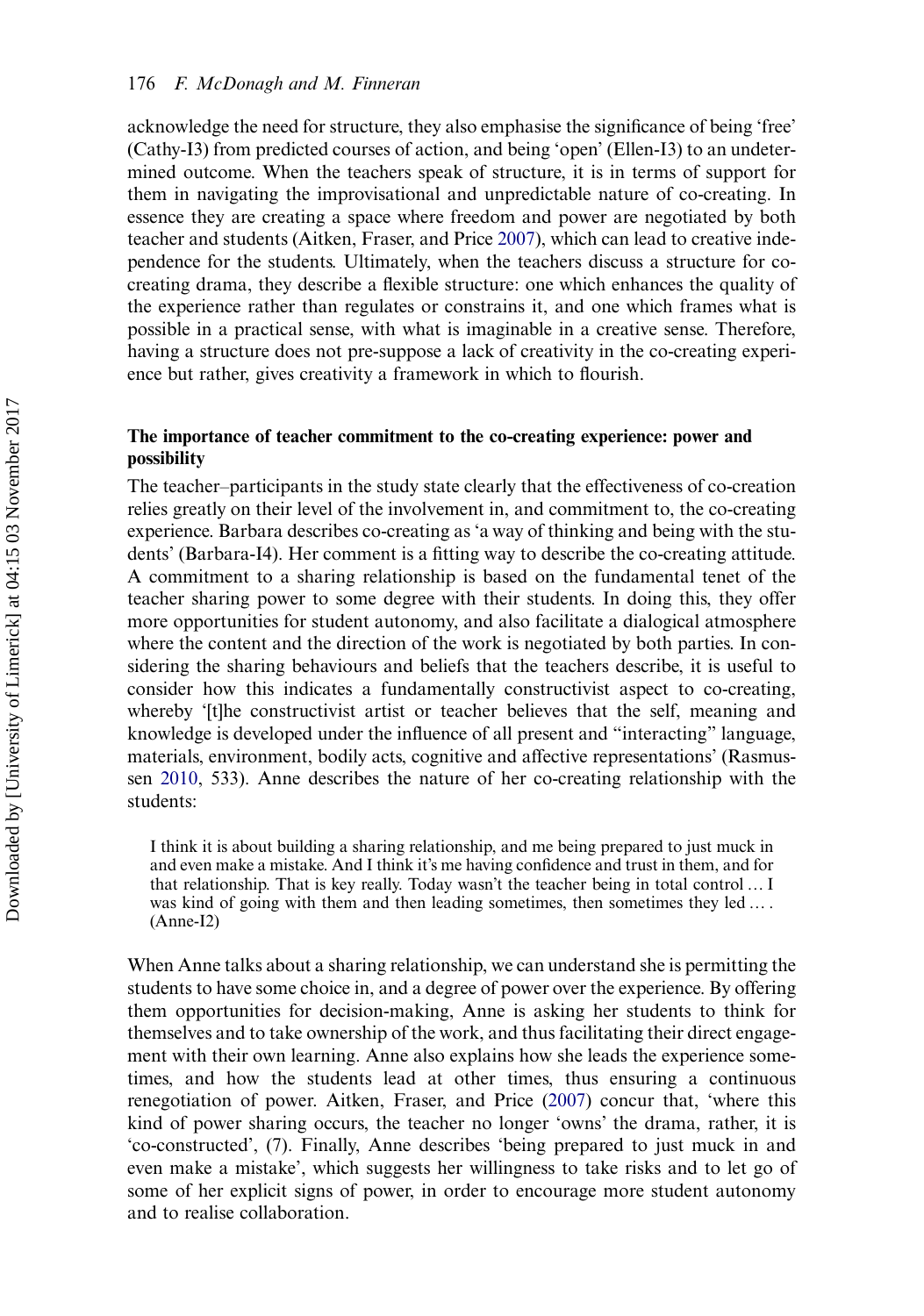<span id="page-9-0"></span>Teachers also discuss the idea of becoming a co-artist, where they actively partake in the creative enterprise with their students. This was most evident in their engagement in playful and artistic activity through the drama convention of Teacher in Role (TiR). The degree to which the teacher becomes practically and physically involved is significant. The teachers suggest that TiR enlivens a playful attitude in the teacher, and that some choices made in TiR can entail a type of dramatic artistry which leads to a deepening of engagement by both parties. George suggests the concept of becoming a co-participant is greatly connected to the teacher taking on a role within the drama:

… it was good for them to see me in role as well, you know being a part of it … I just find that for that time you're their equal ... you're not the teacher ... you're another character in the drama I suppose. (George-I4)

We can consider that when the teacher acts as a co-artist, contributing ideas and becoming involved in the act of imagining and creating with their students, they are displaying a shared commitment to the artistic process, and the act of doing and creating.

While all the teachers discussed the difficulties of co-creating in terms of 'behaviour issues' (Ellen-I2) and the potential for 'chaotic-ness' (Barbara-I1), another common experience that emerged was that as the teachers became more comfortable with the co-creating process they began to trust the students. Trust in drama is multilayered and is constantly negotiated and re-negotiated according to context and social circumstances (Nicholson [2002\)](#page-15-0). The trust the teachers speak about appeared in many forms, for example, trusting students to direct the work and to contribute ideas of quality, trust in terms of risk taking and mutual trust. One particular type focuses on the way the students engaged with and developed the dramatic work, something which could be defined as a form of 'dramatic integrity' (Bundy [2003](#page-14-0)). Bundy argues that this particular concept of trust happens when a connection with the idea of the work is made, and that then leads to an aesthetic engagement. Some of the participants consider trust to be a two-way thing; that is, the students need to trust the teachers.

It begins with just the whole idea of listening to them … giving them kind of a forum you know to share their ideas, and where I am acknowledging their ideas. (Faye-I2)

It follows that the teacher as a co-participant in a process which involves co-creating should be considered trustworthy too. However, this does not suggest that the teacher should be artistically or pedagogically agreeable to every suggestion. Rather, they are open and caring, because 'a caring environment may create a robust environment in which debate, dissent, generosity and artistic experimentation might be encouraged and valued' (Nicholson [2002,](#page-15-0) 90).

#### Embracing the learning: the intended and unintended outcomes of co-creating

In considering what co-creating drama means to their students, their learning and to their own practice, the teachers disclose five major and varied learning outcomes of co-creating drama: the creative nature of the learning; a unique 'end product'; the students growing in unanticipated ways; the teachers becoming adept and practised, and teacher confidence. Nearly all the teachers suggest that once the co-creating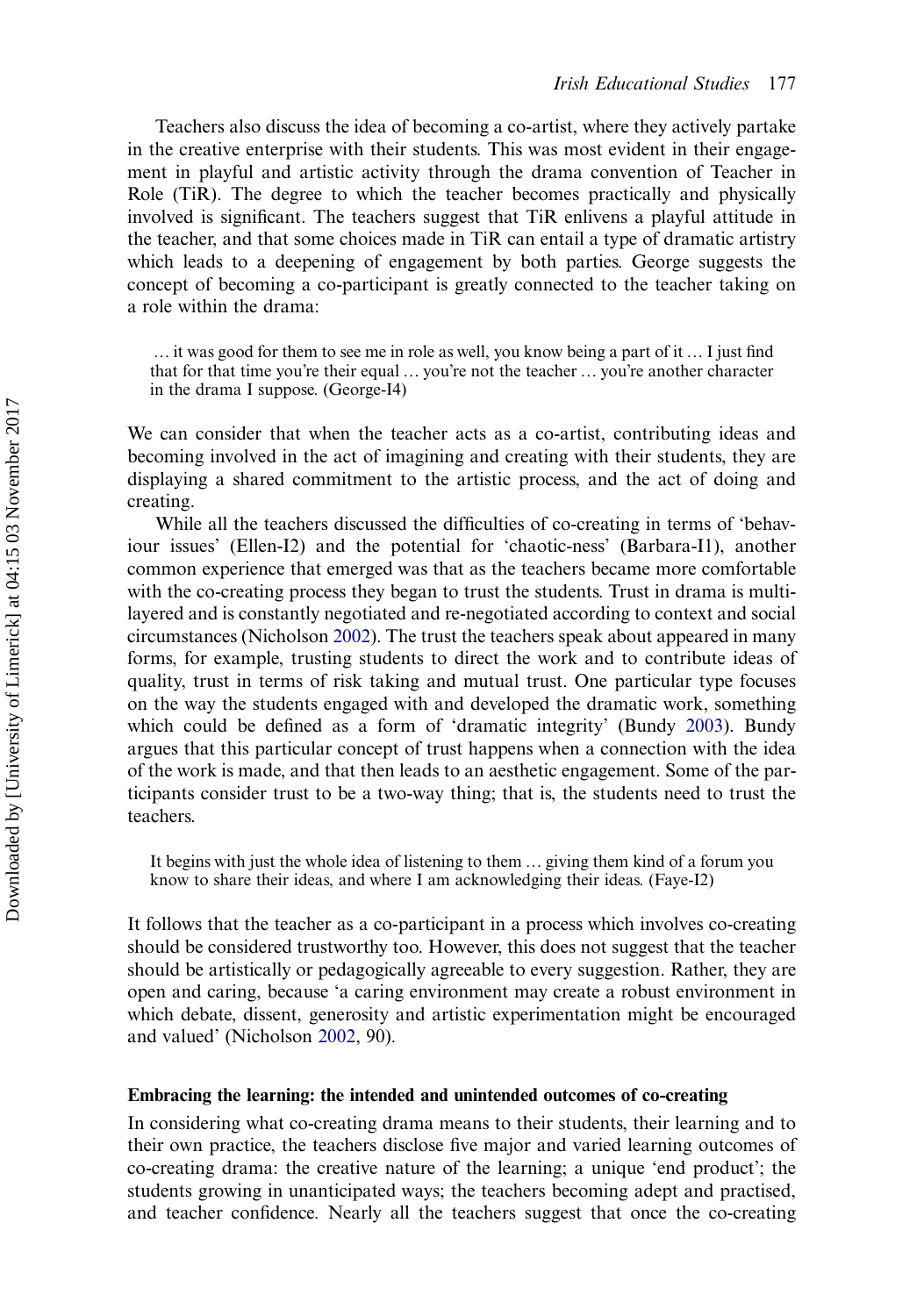<span id="page-10-0"></span>process was embraced by both parties, there were many educational benefits. Although at times, scholars have not agreed on the educational value of drama (O'Hara [1996\)](#page-15-0), the learning that occurs within drama is well documented (Anderson and Dunn [2013;](#page-14-0) O'Toole and Dunn [2002](#page-15-0)). Some of the kinds of learning the participant teachers speak of, that is, language development, social interaction and development of emotional and cognitive intelligences, are recognisable beyond a drama education context. Therefore, this outcome is not exclusive to co-creating drama. But, after detailed analysis, it is clear that at certain points the teachers speak about a type of learning that is new to both them and their students. Their comments reveal the creative nature of the students' learning, differentiating between creative learning and creativity. Creative learning sees the students actively involved in their own learning. They make choices and decisions, and develop imaginative and critical ways of thinking through exploring ideas and problem-solving. Creativity involves the students directly in thinking or behaving imaginatively in order to discover or create something new or something of value to the group and involves exploration and risk taking, and allows the students to express themselves physically and imaginatively through the art-form. Ellen describes engaging, imagining, doing and investigating; all actions that can be considered as indicative of creative practice:

(T)he way this engages them is different too. I felt they really had a much better understanding of it [the story] … whereas, we'll say, if … they just acted it out, I don't think they would have gotten the depth they did. They probably would have missed a lot … of the thinking or … the investigating even. (Ellen-I4)

Other teachers offer similar reflections of how imagination and creativity is embedded in the co-creating experience, and how it leads the students to think and act beyond what is, toward what might be (Fraser and Price [2011](#page-14-0)), and essentially to create. They also suggest that co-creating entails the use of creative thinking, and the application of knowledge and skills to make new ideas and new connections.

Participants also explain how outcomes of the work are unique to the group, and how they see the students growing in unanticipated ways. They describe the students not only uncovering new understandings about the drama work, but also new understandings about themselves, and speak about observing a new way of thinking and behaving that the students display, 'You see the benefit of it … they grew, they really did' (Ellen-I4). Participant teachers refer to the students using approaches that go beyond their normal engagement or their 'mundane thinking' (Barbara-I4). They also highlight the social and collaborative dimensions of the co-creating work and some suggest that when provided with the opportunity to collaborate, the students experienced 'new interactions … with each other' (George-I3). Anne highlights how the students can grow 'socially' through the co-creating experiences. She talks about a student being able to 'argue a point', and explains that when contributions are acknowledged by the teacher and the other students, it can cultivate confidence in the students. Furthermore, students are 'hit all round, all parts of them' (Anne-I3) in the sense of not just using their academic skills, but across a range of multiple intelligences (Gardner [2011\)](#page-14-0). Teachers' also expressed surprise at the abilities, and imaginative capabilities that the children display when the teachers empower them. From this we may contemplate that co-creating drama creates a space which may permit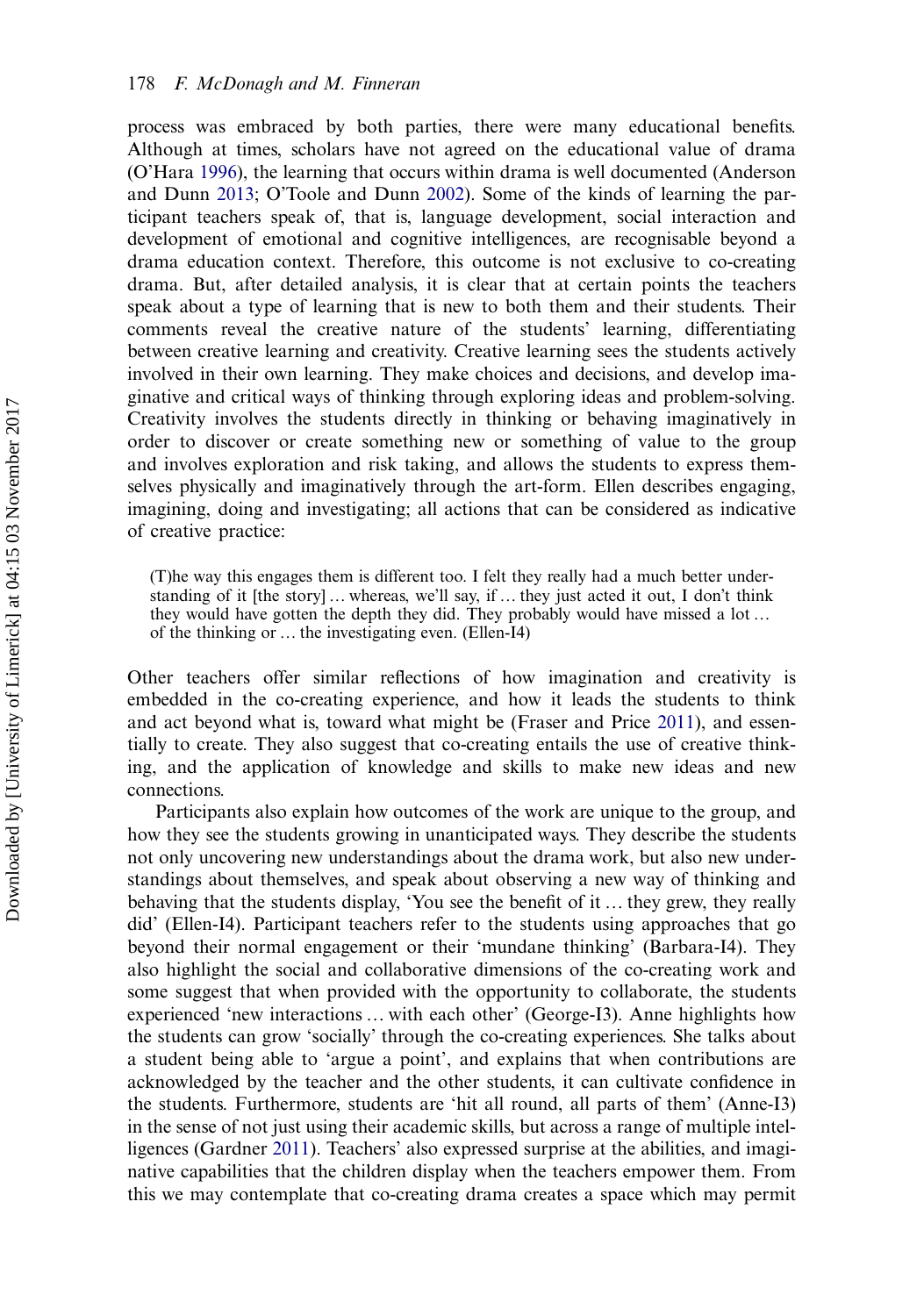<span id="page-11-0"></span>new individual qualities to be revealed, to the benefit of student and teacher. This also leads to a consideration of how the teachers may have changed as a result of the experience of co-creating drama in their classrooms. What is clear is that the experience has enabled them to begin to recognise the borders and possibilities of their teaching, and to critically reflect on their work something which has also enabled their own professional growth. Because of the co-constructed, contextual, emergent and somewhat unplanned nature of co-creating, the uniqueness of the work to the group is another significant outcome.

I think ... when you're teaching ... science or whatever it is, you've got your goals and an expected outcome. I suppose as teachers we always feel we have to have a product at the end of it, and ... that's not necessarily so now. You see, with this you're not sure what the end product is going to be … and the product might be very different for each group you know … because of the individual kids. (Barbara-I4)

When the teachers speak about co-creating, it is more in an experiential sense, and not just with an end product or outcome in mind. There is always a product of course because something is created, but this can be anything from the forming of new ideas or new perspectives, to a small performance, or perhaps a move by the students beyond the typical classroom thinking, or it can be something created that encourages personal or creative satisfaction for the students.

Another identifiable outcome is in how the students and teacher becoming adept and practised in co-creating drama, and how the co-creating experience has cultivated confidence in the teachers own drama practice. Nearly all of the teachers state that the co-creating experiences become easier as the group and teacher become more practised in this way of working. Some of the teachers also talk about familiarity of the practice helping the group to have an awareness of what is expected, and therefore, they acquire a more informed approach to the work. Through their routine of co-creating drama, the students acquire skills and knowledge of the practices involved, something that is also mirrored in the teachers' experiences, '[t]he more I do it, the more I learn … the more I feel comfortable' (Cathy-I3). It is worth considering that this outcome suggests that the teachers are themselves forming professional craft knowledge in co-creating (Brown and McIntyre [1993](#page-14-0)), which then fosters knowledge about the kinds of decisions that will inform particular actions and situations. Reflection on perceptions, experiences and practices can be considered a core activity for all teachers (Walkington [2005\)](#page-15-0). It can be argued that professional craft knowledge impacts upon the teacher in time, whereby the changing practice leads to a shift in teacher identity. This can be seen in the teachers' ongoing comments about changes in their knowledge, attitudes and beliefs. They describe learning in the experience, which implies a change in practice and attitude, for example, learning to 'really listen' (Cathy-I3), 'learning to work from the kids' (Barbara-I4), learning 'to try' (Cathy-I3) and 'being open to things' (Barbara-I4). The teachers' identity is central to their beliefs and the practices that guide their actions (Cochran-Smith [2005\)](#page-14-0). Therefore, their philosophy of teaching is constantly evolving and their identity as teachers is continually being created and recreated. From this work, we can understand that teachers' knowledge, attitudes and beliefs are likely to change because of co-creation work in drama, and this in turn may have an effect on their overall sense of teacher identity, something also reflected in a new-found sense of confidence in their drama practice, in their attitude, skills and personal confidence: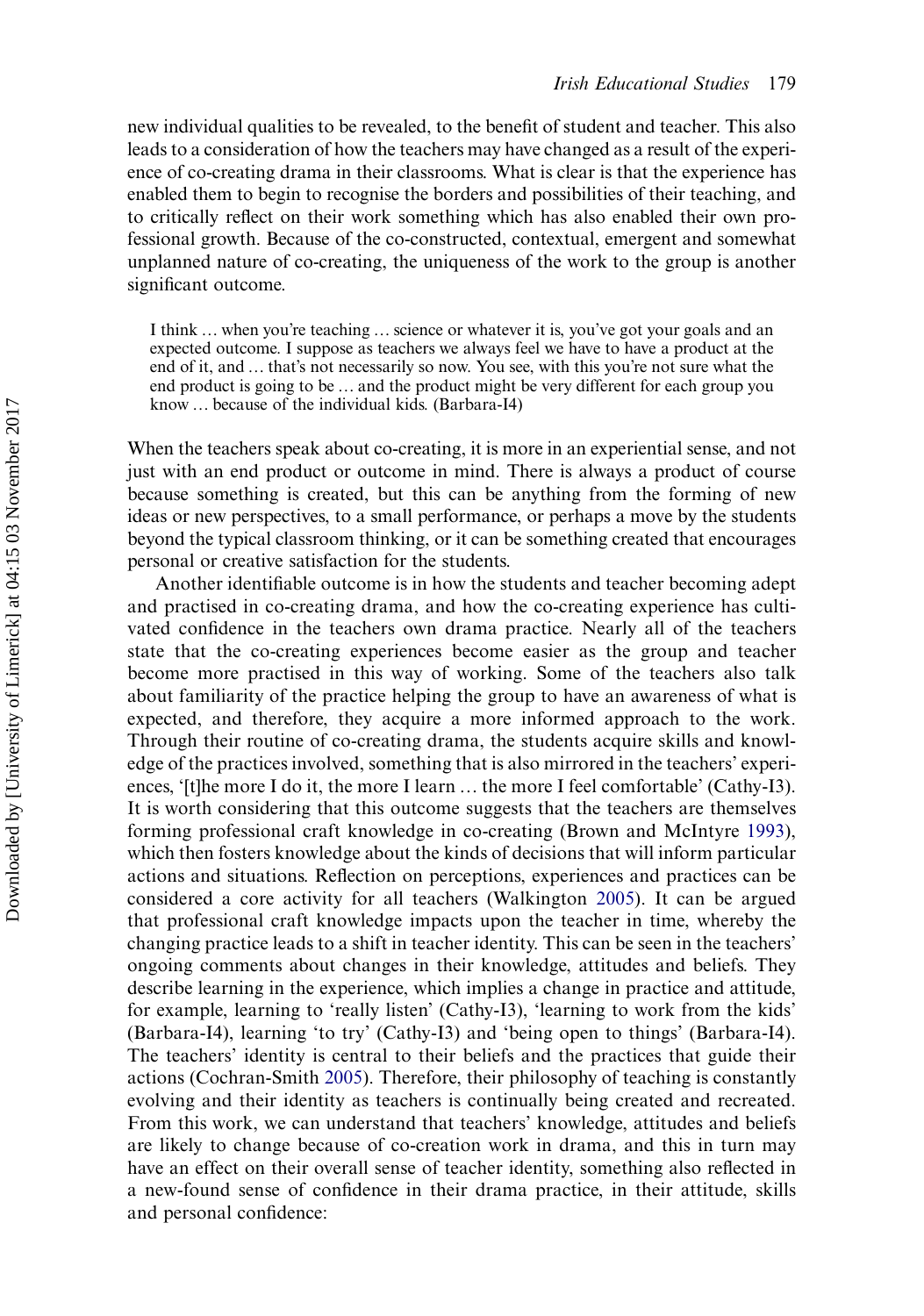<span id="page-12-0"></span>It's just about getting my confidence up more, so then we'll move on. Last year we would not have been able to do this, I wouldn't have signed up for it. I've hugely changed. I know more … I want more now … I want to enjoy it too now, like them. (Cathy-I3)

Some teachers enjoyed the imaginative freedom of the practice, while others feel the benefits of their newly acquired knowledge and skills were responsible for their confidence. Likewise, the spontaneous element of the practice really suited some of the teachers. Cathy describes an incident where the co-creating work didn't happen as she had hoped or how she had experienced before, and that made her realise how much she values co-creating drama, rather than utilising a more structured pedagogical approach. There are clear indications that the enjoyment and the success experienced often outweighed the worries that accompanied the teachers' teaching drama:

When I find myself standing in a class with those same feelings of 'God what will I do?' the thing is I feel … I'd be open now. I just feel I would have more confidence now … when we started reading the story today we literally, we had left it in such a way that we wouldn't know where we were going next. So I definitely feel now that there's even more scope and more directions. (George-I3)

We are reminded by Wales [\(2009](#page-15-0)), that 'teachers' feelings are an important aspect of their work, because much of the work of teachers is about how they express their identities and personalities in the classroom' (262). Therefore, it is critical to acknowledge how a lack of confidence may influence teachers' teaching practices. The teachers in this study expressed strong sentiments about how their confidence in their drama practice had increased because of their co-creating experiences. When we consider that one of the most substantial hindrances to drama and the arts in primary schools is a lack of confidence on the part of teachers (Bandura [1997;](#page-14-0) Russell-Bowie [2013\)](#page-15-0), this insight is very significant.

## Conclusion

The teachers' reflections in this study provide rich and authentic knowledge on how the co-creating experience unfolds in its essence. Although the nature of a phenomenological study is to simply share the common experiences of those willing to relate them, the themes of this study open opportunities for new dialogues about drama and co-creating drama in Irish primary schools. This study suggests that if a teacher becomes a cocreator of the drama, it may bring about positive change in their classroom interactions and practices. This change can be challenging at first, but it can lead to new ways of working and new insights for teachers. By moving away from a traditional role as an imparter of knowledge, the teacher is allowing their students to meaningfully impact upon the work: imaginatively; artistically; intellectually and practically. Consequently, the teacher may no longer have to carry the 'burden of having to have all the ideas' (Barbara-I2). In co-creating drama, the students are permitted to share their imagination, ideas and knowledge with the teachers. This sharing relationship gives the teacher the opportunity to help the students design their own learning experiences (Hyslop-Margison and Strobel [2007\)](#page-14-0). In order for this to happen, a shift in the relationship of the teacher and the students, their interactions, and the teachers' pedagogical strategies is required. This takes risk and considerable effort on the teacher's part.

The gains made through instigating co-creating drama are substantial, not just in terms of its focus on the social, creative and intellectual impact on the students, but in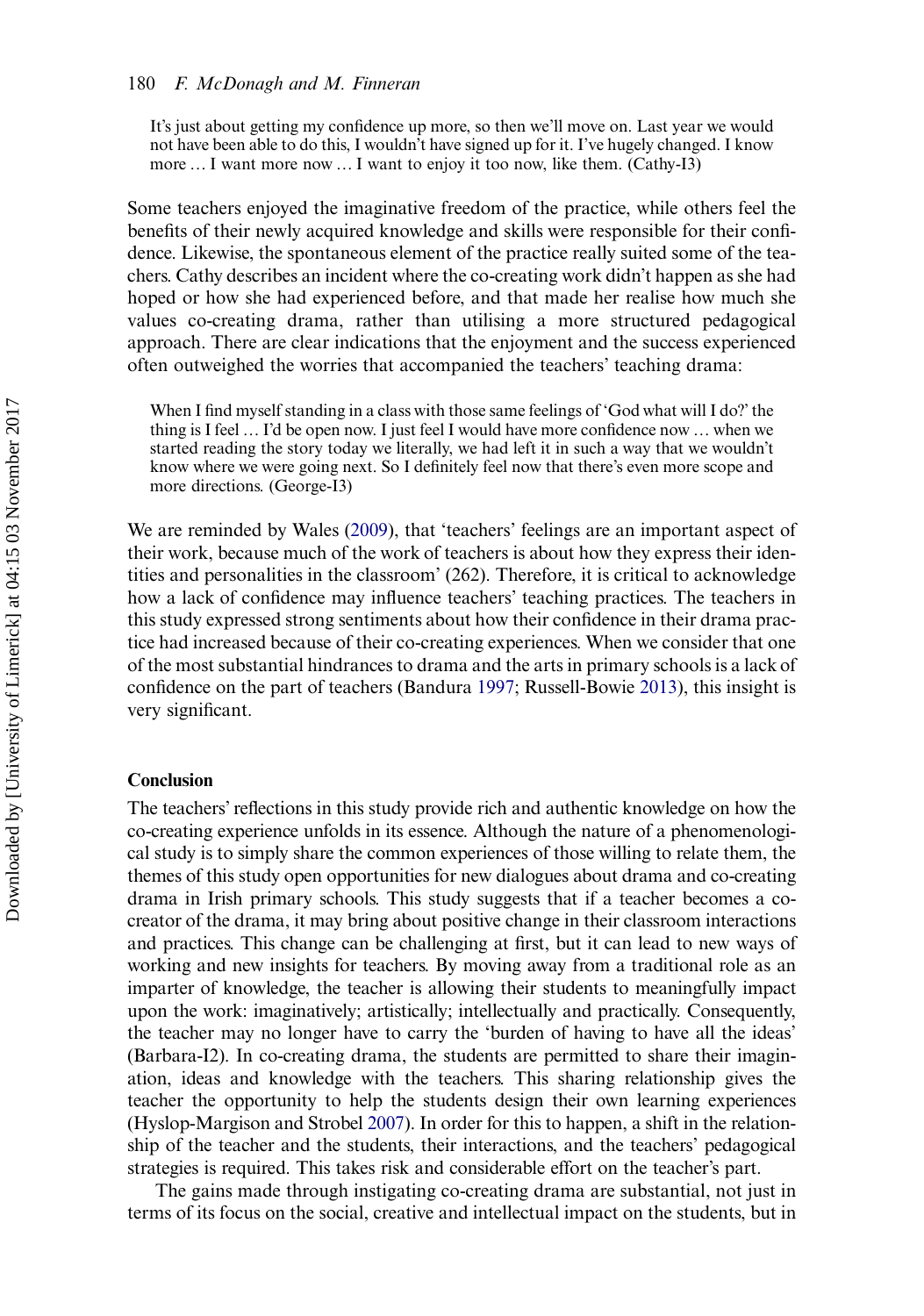<span id="page-13-0"></span>the positive attitudes towards drama that emerged in the teachers. Many of the teachers describe how before this study, they used drama mainly as a teaching method, or integrated drama with another subject rather that conducting independent drama lessons. The implications of this is that the full potency of the spectrum of drama may not be realised, the act of creating something new possibly neglected and the child operating as artist in the drama experience may also be lost. There is no suggestion here that all drama practice should involve co-creating. But, this research does highlight that some of the teachers felt that their students' creativity was enabled to a greater degree through their adoption of a co-creating attitude. This issue can perhaps be addressed through more emphasis in the curriculum on the appreciation and awareness of drama as a discipline in its own right, and the educational, creative and artistic opportunities within this.

Finally the centrality of teacher identity and the importance of the teachers' confidence in their creative abilities, and its impact on their drama practice was the subject of much discussion throughout the interviews. Many of the teachers' reflections in this study suggest that they often feel ill-equipped to develop and support creativity in their students. Craft [\(2000\)](#page-14-0) states there is a need to nourish the creativity of the teacher, if they are to nourish this in their students. The teachers' narratives indicate that co-creating improved their self-esteem in terms of their pedagogical skills, and increased their confidence in their drama practice. Facilitating and supporting teachers in the expression of their imaginative and creative skills must be a cornerstone of the full spectrum of teacher education: it is critical to good pedagogy, within the arts and beyond.

#### **Note**

1. The 'I' and number for example Anne (I3) refers to the interview number in a series of three (three interventions). All participants were allocated a pseudonym in the study.

#### Notes on contributors

Dr Fiona McDonagh completed her PhD at Mary Immaculate College, University of Limerick in 2014. Her dissertation was entitled: 'The teacher as co-creator of drama: A phenomenological study'. She is now a Postdoctoral Teaching Fellow in Drama and Theatre Studies at Mary Immaculate College, Limerick, where she teaches on the BA in Contemporary and Applied Theatre Studies. Prior to that, Fiona was the Artistic Director of Cups & Crowns Children's Theatre Company for over 10 years.

Dr Michael Finneran is a senior lecturer in drama at Mary Immaculate College, University of Limerick, Ireland. He is currently Director of the BA in Contemporary and Applied Theatre Studies. Prior to that, he held the post of Head of the Department of Arts Education & Physical Education. Michael is reviews editor and a member of the editorial board of RiDE: The Journal of Applied Theatre & Performance, and he also serves on the review and advisory boards of Applied Theatre Research and NJ. He was academic director for the 7th IDiERI (International Drama in Education Research Institute), held in Limerick in July 2012. Michael is co-editor of Drama and Social Justice: Theory, research and practice in international contexts (Routledge, 2016) and co-editor of Education and Theatres – Innovation, Outreach and Success, forthcoming from Springer in 2017.

#### **References**

Aitken, V., D. Fraser, and G. Price. [2007](#page-6-0). "Negotiating the Spaces: Relational Pedagogy and Power in Drama Teaching." International Journal of Education and the Arts 8 (14): 2–19.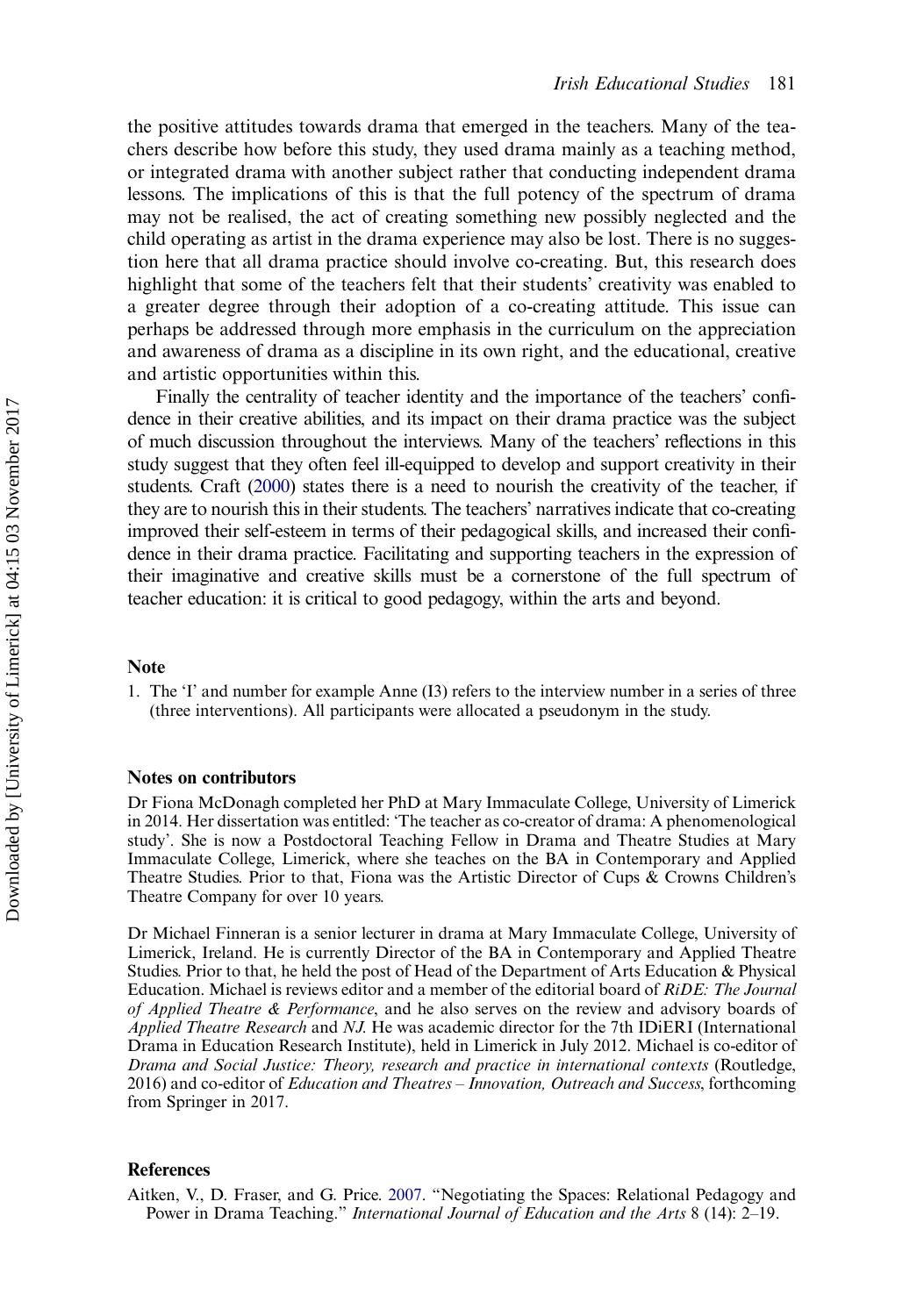- <span id="page-14-0"></span>Anderson, M., and J. Dunn, eds. [2013](#page-10-0). How Drama Activates Learning: Contemporary Research and Practice. London: Bloomsbury.
- Arts Council of Ireland. [2008.](#page-2-0) The Points of Alignment Report Special Committee on Arts and Education. Ireland: The Arts Council.
- Bamford, A. [2006](#page-2-0). The Wow Factor: Global Research Compendium on the Impact of the Arts in Education. Berlin: Waxmann Verlag.
- Bandura, A. [1997](#page-12-0). Self-efficacy: The Exercise of Control. New York: Freeman.
- Booth, D. [2005.](#page-3-0) Story Drama: Creating Stories Through Role Playing, Improvising and Reading Aloud. 2nd ed. Markham, ON: Pembroke.
- Brown, S., and D. McIntyre. [1993.](#page-11-0) Making Sense of Teaching. Buckingham: Open Univ Press.
- Bundy, P. [2003](#page-9-0). "Aesthetic Engagement in the Drama Process." Research in Drama Education: The Journal of Applied Theatre and Performance 8 (2): 171–181.
- Clandinin, D. J., and F. M. Connelly. [1994](#page-4-0). "Personal Experience Methods." In Handbook of Qualitative Research, edited by N. K. Denzin and Y. S. Lincoln, 413–427. Thousand Oaks, CA: Sage.
- Cochran-Smith, M. [2005](#page-11-0). "Teacher Educators as Researchers: Multiple Perspectives." Teaching and Teacher Education 21: 219–225.
- Craft, A. [1997.](#page-3-0) "Identity and Creativity: Educating Teachers for Postmodernism?" Teacher Development: An International Journal of Teachers' Professional Development 1 (1): 83–96.
- Craft, A. [2000](#page-13-0). Creativity Across the Primary Curriculum-Framing and Developing Practice. London: Routledge.
- Craft, A. [2002](#page-7-0). Creativity and Early Years Education. London: Continuum.
- Department of Education and Skills. [2013.](#page-2-0) The Arts in Education Charter. Dublin: Government of Ireland.
- Eisner, E. [1985](#page-6-0). The Art of Educational Evaluation: A Personal View. London: Falmer Press.
- Finneran, M. [2016](#page-1-0). "Poltergeist, Problem or Possibility? Curriculum Drama in the Republic of Ireland." RiDE: The Journal of Applied Theatre and Performance 21 (1): 108–125.
- Fraser, D., and F. Price. [2011.](#page-10-0) "Learning as a Shared Social Endeavour." Journal of Artistic and Creative education 5 (1): 6–33.
- Gallagher, K. [2000](#page-7-0). Drama Education in the Lives of Girls: Imagining Possibilities. Toronto: University of Toronto Press.
- Gardner, H. [2011.](#page-10-0) Frames of Our Mind, the Theory of Multiple Intelligences. 2nd ed. New York: Basic Books.
- Hallissey, H. [2015.](#page-2-0) "Tales from an Irish Primary Teacher." In Drama and Theatre with Children: International Perspectives, edited by C. Sharma, 44–54. London: Routledge.
- Heathcote, D. [1984.](#page-3-0) Collected Writings on Education and Drama. Evanston, IL: North Western University Press.
- Hoffmann-Davis, J. [2008.](#page-1-0) Why our Schools Need the Arts. New York: Teachers College Press.
- Hyslop-Margison, E., and J. Strobel. [2007.](#page-12-0) "Constructivism and Education: Misunderstandings and Pedagogical Implications." The Teacher Educator 43 (1): 72–86.
- Jeffery, B., and A. Craft. [2003](#page-7-0). "Creative Teaching and Teaching for Creativity: Distinctions and Relationships." British Educational Research Association-Special Interest Group -Creativity In Education Conference, Open University, Walton Hall, Milton Keynes, February 3.
- Laverty, S. M. [2003.](#page-4-0) "Hermeneutic Phenomenology and Phenomenology: A Comparison of Historical and Methodological Considerations." International Journal of Qualitative Methods 2 (3): 21–35. Accessed September 13, 2012. <http://folksonomy.co/?keyword=5118>.
- McCoy, S., E. Smyth, and J. Banks. [2012.](#page-1-0) Learning in Focus: The Primary Classroom: Insights from the Growing Up in Ireland Study. Dublin: The Economic and Social research Insitute.
- McLauchlan, D. [2001.](#page-7-0) "Collaborative Creativity in a High School Drama Class." Youth Theatre Journal 15 (1): 42–58.
- Miller, C., J. Saxton, and N. Morgan. [2001.](#page-6-0) "Being Present at the Rendezvous." In *Drama* Research, edited by C. Lawrence 2: 95–108.
- Neelands, J. [1992](#page-7-0). Learning through Imagined Experience: The Role of Drama in the National Curriculum. London: Hodder and Stoughton.
- Neelands, J. [2000.](#page-1-0) "In the Hands of Living People." Drama Research: The Research Journal of National Drama 1 (1): 47–59.